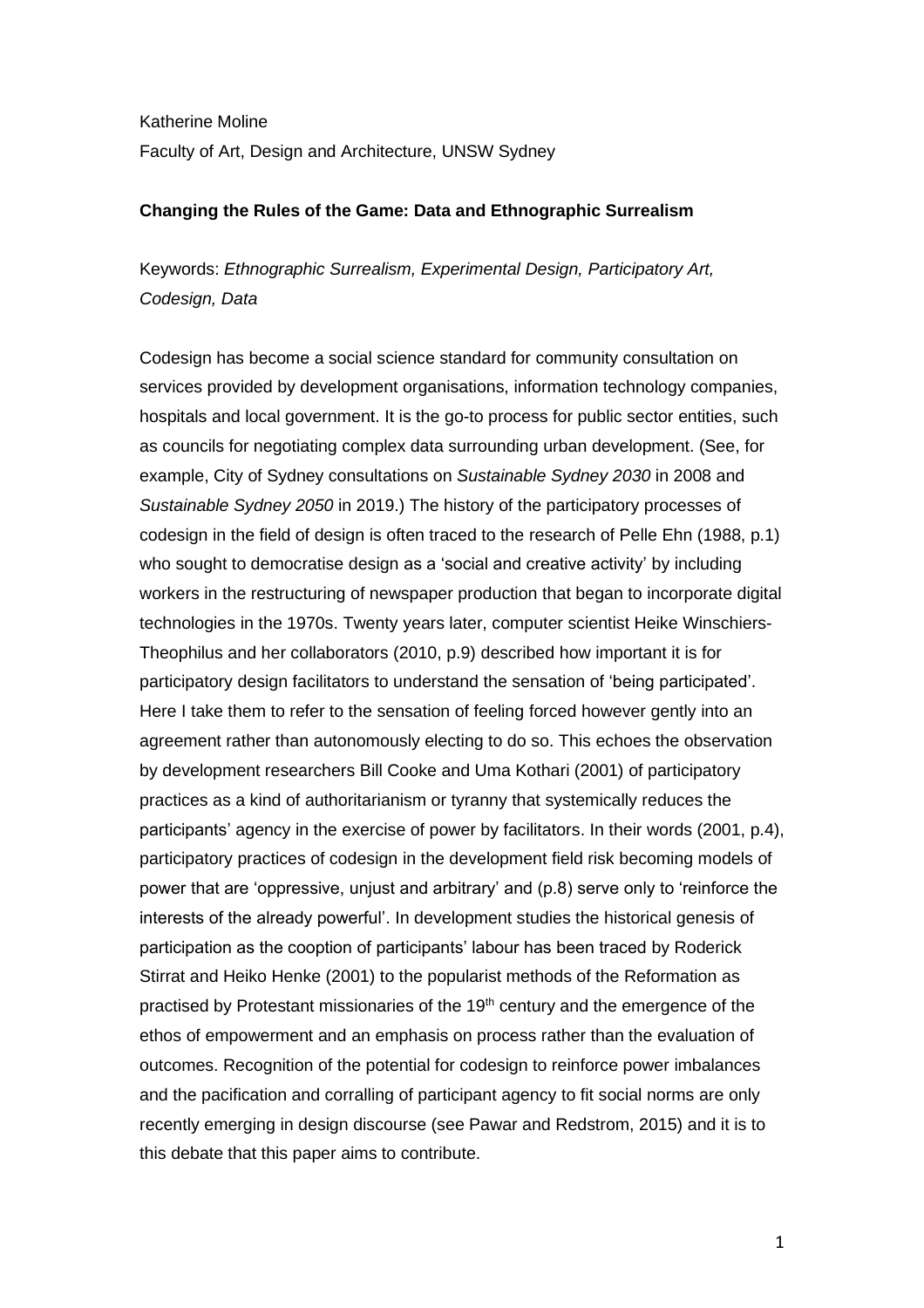Reflecting on how codesign can resist the potential to flip from engagement into coercion in my research on topical and complex data, the workshops were designed to explore how personal experiences can interrupt the historical conventions and social imaginaries of data. My rationale for constructing the workshops with invitations to misuse technology or readymade products in ways that are unusual, or may be interpreted by their designers as incorrect, is a technique with which I invite participants to curb tendencies to self-censor when communicating with strangers other participants—and to engage with the data playfully. In this context I define playfully as including irrational perspectives or ideas that at first glance seem fugitive or ambiguous in relation to the data. By including the irrational and fugitive I hoped that participants could draw on liminal and in-between experiences comparing them with the experiences of others to attain perspectives that challenge the objectivity of data.

Making the familiar, or objective, strange according to the vision of Surrealist artists, shaped the ethnographic practice of Michel Leiris, a poet, novelist, ethnographer and curator who understood self-doubt and skepticism and recorded the details of his interactions with other people, however unappealing, as a way of understanding himself. According to Leiris human interactions brim over with conflicting emotions that exceed an integrated subjectivity. As James Clifford notes (1981, p.121) the Surrealist project to make the familiar strange met its counterpart in colonialist ethnography which sought to make the strange familiar or at least knowable. Ethnographic surrealism is defined in this context as subjective ethnography and an approach for exploring the possibilities and limits of codesigning alternative imaginaries in an increasingly data-rich world. Ethnographic surrealism was initially described by Leiris in 1934 (1934/2019), and more recently by James Clifford (1981) and Michael Taussig (1993), among others, as a sensitivity to diverse cultures that reflects on the importance of recognising the subjectivity and biases of the researcher.

Urban designers Corelia Baibarac and Doina Petrescu (2019, p.91) recommend that codesign develop methods that are 'situated, mediated, networked and opensource'. Accordingly, the workshops invite participants to make images and artefacts about data through the misuse of mass-manufactured products such as clothing and the misuse of technology such as mobile media cameras, 360 cameras, and data point sensors installed in the National Facility for Human-Robot Interaction Research,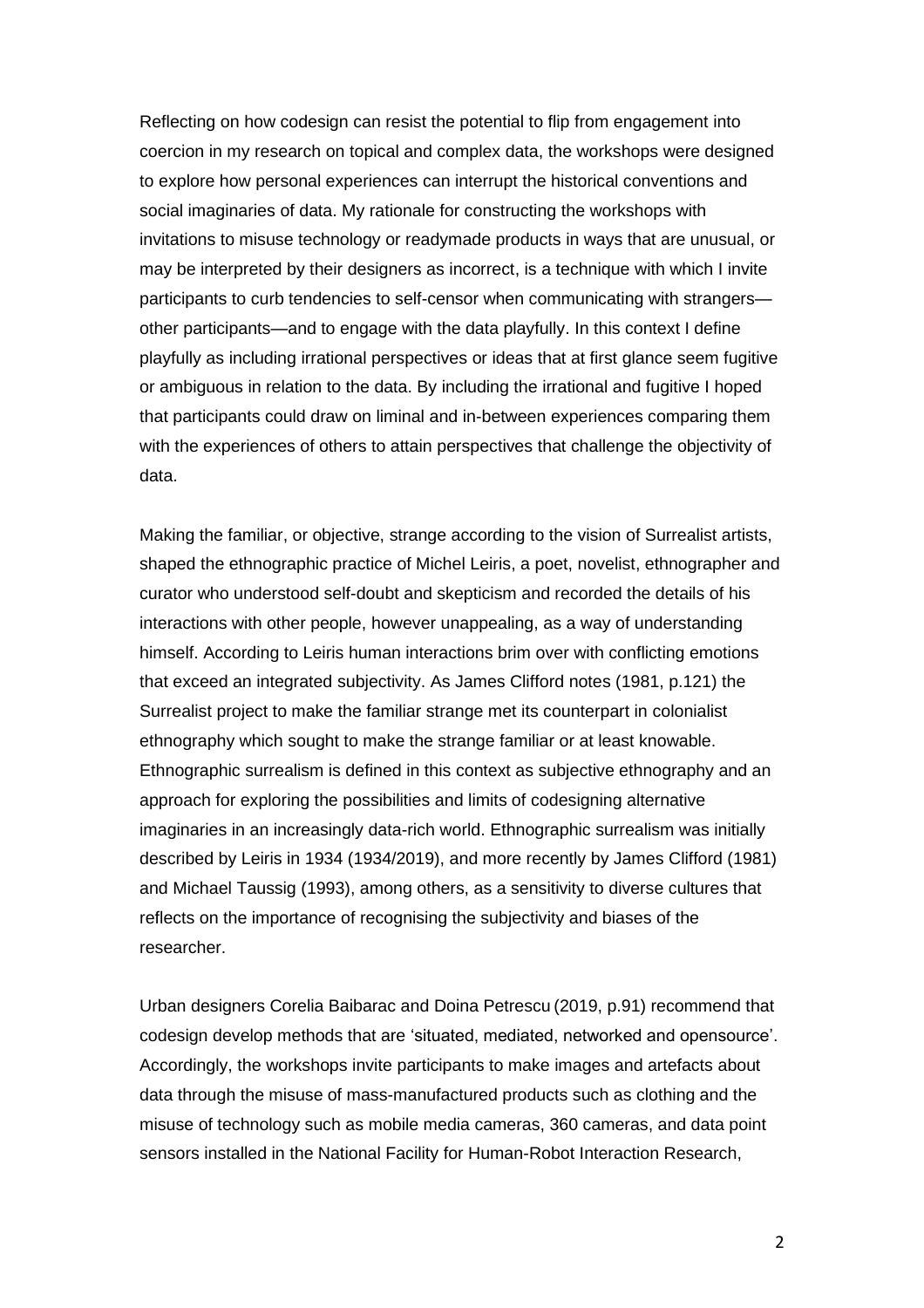Sydney. The iterative development of the workshops' activities aims to undo any sense by participants that the researcher dictates the outcomes.

The workshop's misuse of technology approximates the definition of beauty (Ducasse, 1869) as 'the chance encounter of a sewing machine and an umbrella on a dissection table' adopted by many Surrealists including Man Ray and Rene Magritte. Misusing technology is also an adaptation of the 'Tutorial problems' that were developed by ethnomethodologist Harold Garfinkel (1964, 1996, 2002) to observe responses to the breaching of socially sanctioned behaviours and problematise or reframe the taken-for-granted in everyday interactions. For Garfinkel (1964, p.226) 'making commonplace scenes visible' and 'for these background expectancies to come into view one must either be a stranger to the "life as usual" character of everyday scenes or become estranged from them'. While Garfinkel requested that students behave as if lodger's in their parent's home or jump queues without explanation my workshops request that participants treat high-tech recording instruments as toys to express an aspect of the issue of concern. These breaches aim to disrupt norms with infractions of the status-quo and to elicit empirical responses, rather than theoretical abstractions, and produce new understandings of the familiar that are usually taken for granted.

Succinctly defined by philosopher Charles Taylor (2007, p.171) the social imaginary is a culmination of 'the ways people imagine their social existence, how they fit together with others, how things go between them and their fellows, the expectations which are normally met, and the deeper normative notions and images that underlie their experiences.' The workshops that are developed with collaborators in various locations have questioned the social imaginary through disjunctures between published data and participants' experiences to explore urban surveillance (Sydney and Pittsburgh, 2016), climate change (Sydney, 2018) and women's health in relation to menopause in the workplace (Katoomba and Sydney, 2020). At first glance these topics may seem an arbitrary selection but what connects them is their positioning of data concerning challenging issues that are often perceived as overly complex and therefore overlooked. The key questions underpinning my exploration of how to make complex data more engaging are:

- 1. Does the co-creation of images about data open up emergent narratives of the lived experiences of complex issues for workshop participants?
- 2. To what extent does the co-creation of images and narratives reframe participants' understanding of their experiences in relation to data?

3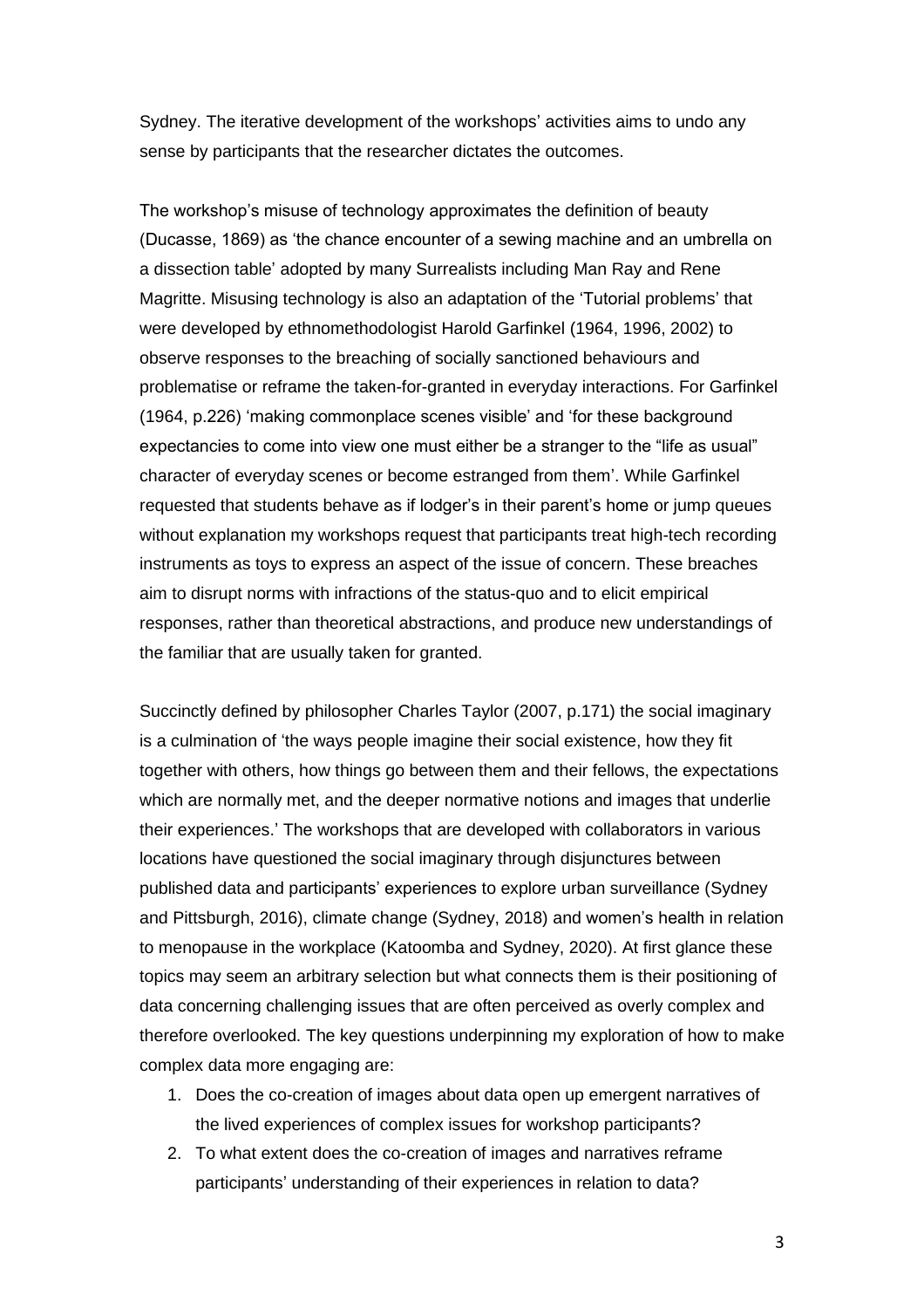To understand how codesign might engage participants in complex issues the iterative development of the workshops has involved a range of activities. These include a request that participants prepare for the activities beforehand or at the workshop's commencement by reading contrasting accounts of the issue of concern in selected news stories, literature and scientific reports of data. A discussion about the contrasting accounts on data and their perceived relevance to participants is followed by storying activities where participants narrate events that they have observed that are related to the issue of concern – whether personal or second hand or at the level of urban myths. As stories are shared participants select the activities that are meaningful for their experiences of the issue, such as mixing or photographing colours, scripting a performance for video based on an event that they have observed, preparing placards for CCTV cameras to express an opinion, creating photographic montages, and making a costume that personifies an aspect of the issue.

My ambition in this selection of activities is to keep alive the liminal—and sometimes ambiguous—interpretations that data can provoke and create spaces for collaboration that resist codesign's potential to pay lip-service to democratic ideals while pressuring people to provide the data that the researcher wants. The framework with which I structured the workshops in order to undo structural inequality draw from Paolo Freire's thesis that pedagogy can reinforce social hierarchies (1970/2018) and the Surrealist understanding that everyone is an artist engaged in the co-construction of meaning. As a result of opening up codesign the workshops take shape and develop in ways that I do not always anticipate or plan. Rather than assess the unplanned approaches and outcomes of the workshops that developed according to the participants' determinations as a failure I assess such workshop events as evidencing an engaged level of participation in the codesign approach.

In 2016 I focused on activities that would open up codesign to more fully reflect and record the tacit know-how of participants in relation to surveillance technology such as closed-circuit television (CCTV). By repurposing CCTV cameras I sought to explore the implications of the burgeoning use of CCTV in high density urban environments and to understand the resident's experiences of the representation of diversity recorded in high surveillance city centres and reproduced in news reports on crime (Fig. 1).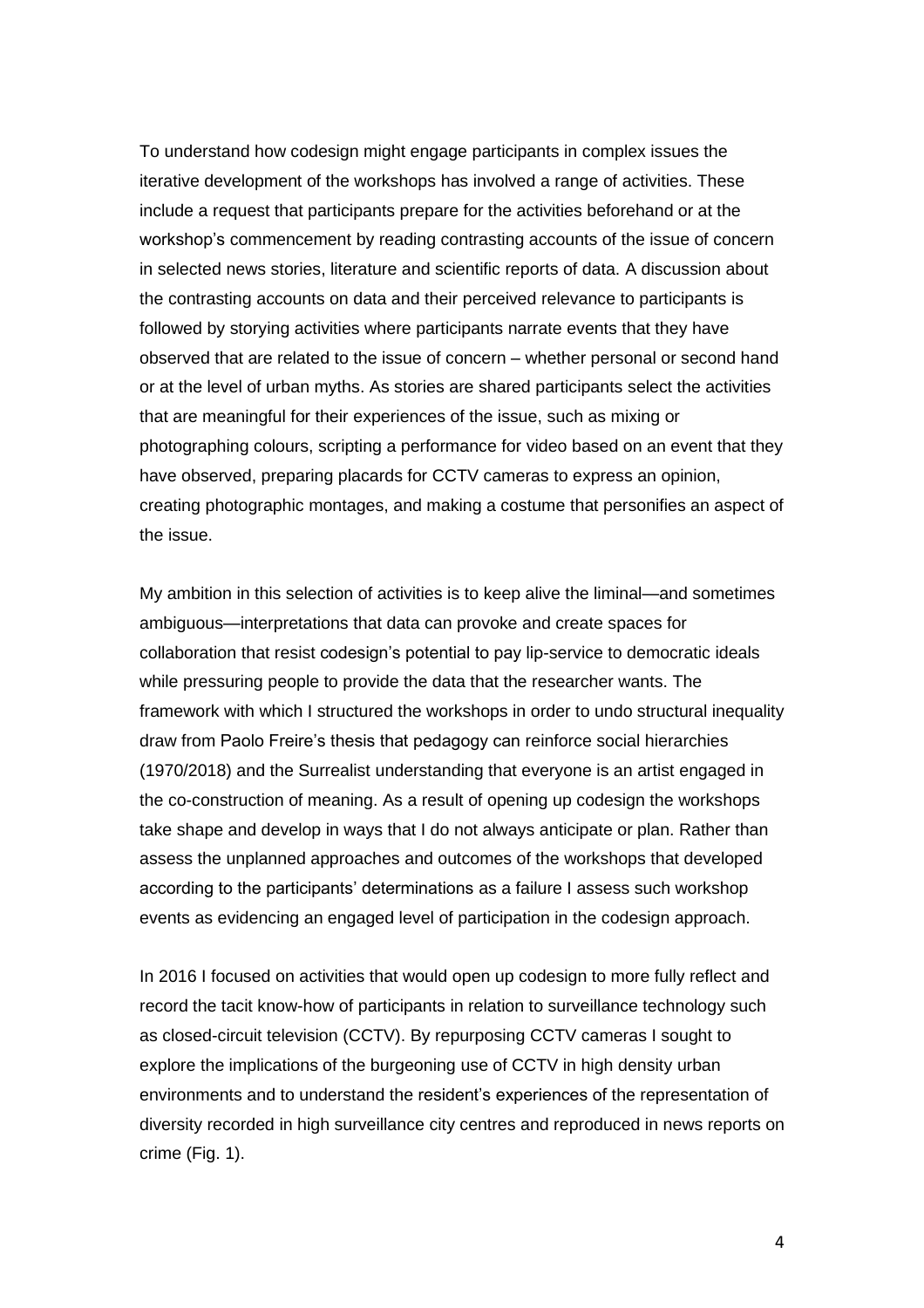The premise of the research was that despite the social benefit of deterring crime, the increasing reliance on CCTV footage in media reporting meant that monitoring technology had become associated with police control and functioned in the popular imagination as an exercise of power and an invasion of privacy. To counter the negative representations of urban environments as crime ridden and dangerous the study sought to collaboratively reimagine security video as a creative device to co-create positive visualisations of urban diversity. Among a number of activities that participants were invited to select I included the opportunity to discuss their observations of an interaction between strangers in public space and re-enact it or display placards with written messages in front of the CCTV cameras I had installed in Miller Gallery, Carnegie Mellon University, Pittsburgh.

As the workshop at Carnegie Mellon University was held in the week following the 2016 election in the United States my repurposing of technology was in turn reformulated by the workshop participants. They elected to appropriate the activity to protest the election outcome with handwritten banners projected through the CCTV camera installation in the gallery. The historical context of Pittsburgh that week meant that participants expressed a sense of urgency. As doctoral candidates from Pakistan, India and South America they were deeply concerned about election promises to close the borders to international students. Therefore, the participants were intent on expressing their perspectives at the same time as remaining anonymous with the use of masks. It was a workshop that is best characterised as emotionally heightened and it raised several questions for me about the responsibilities of leading workshops on complex topics in difficult times.



Figure 1. Anonymous participants, 2016, *Myths of the Near Future: CCTV*, 'Climactic: Post Normal Design', Miller Gallery, Carnegie Mellon University, Pittsburgh. Photography: The Author.

In later workshops I sought to structure the activities as opportunities for participants to use the time allocated for activities that served their interests and explore several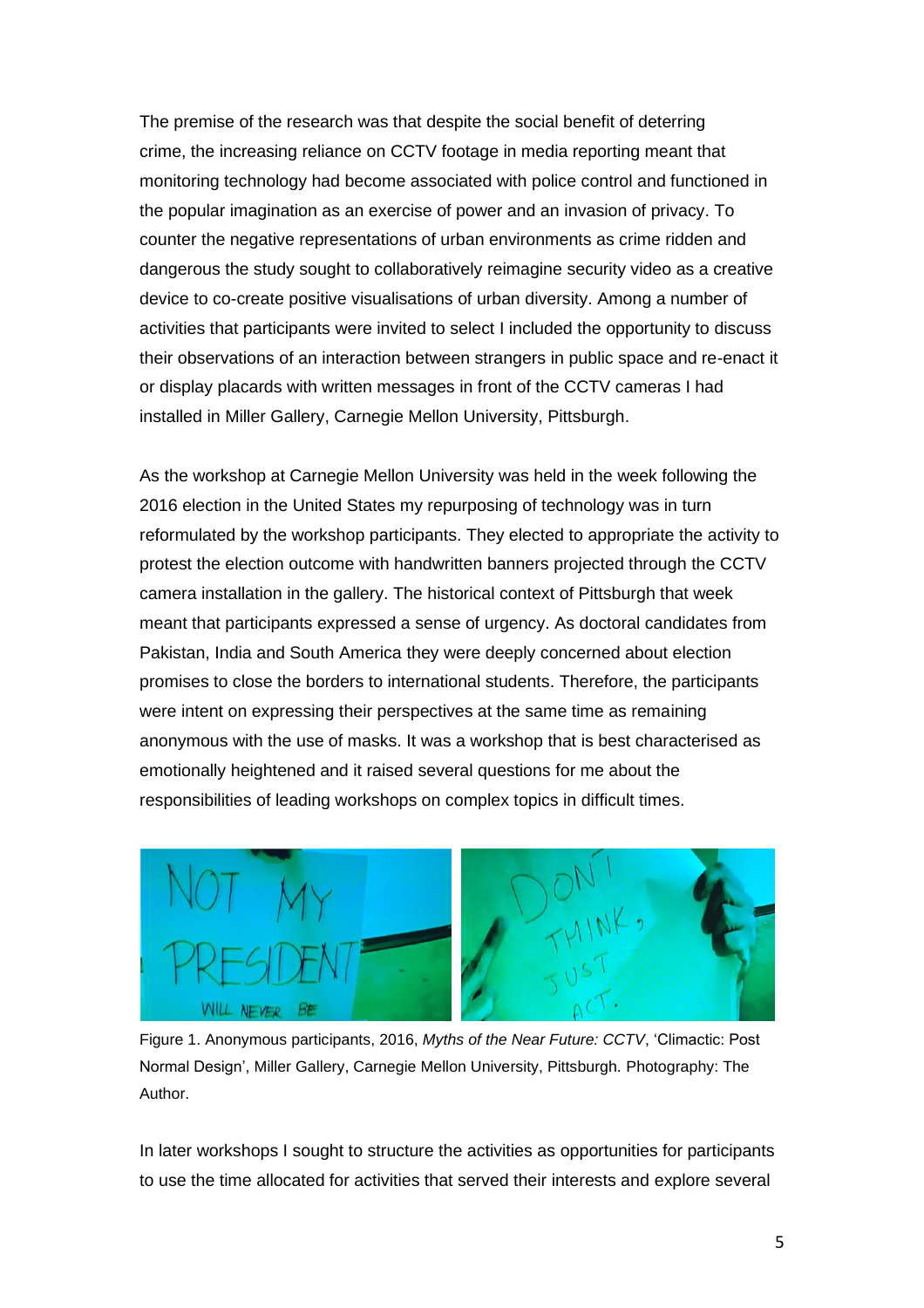questions concerning the ethical implications of codesign that arose in Pittsburgh. Reflecting on the potential for deeper insights to be gained from greater emphasis on creativity I structured a workshop on climate change data in 2018 to commence with an artist talk on the public artwork 'Highwater' (2018) by Indigo Hanlee and Michael Hill (Lightwell) at Green Square, Sydney, followed by a series of activities at the School of Art & Design, UNSW, in Paddington. This workshop sought to record the participants' fears and fantasies about climate change in Sydney with a 360-degree camera. Participants, mostly doctoral students at UNSW Sydney, shifted the focus of the workshop by suggesting the inclusion of Paro. This therapeutic robot mimics a baby seal and provides animal therapy for people in aged care facilities. As the workshop took place during a heatwave, the bodily experience of what the data has been forecasting for decades added meaning through the physical discomfort experienced on the day. Images produced by the participants included scenes of melting landscapes and of Paro the robot seal in various settings around campus as a symbol of the arctic animals now at risk with increasing temperature and melting ice (Fig. 2).



Figure 2. Anonymous participants, 2018, *Expanding Experimental Aesthetics in the Social Imaginary: 360 Cameras*, UNSW Sydney, Paddington, 2018. Photography: Chantelle Baistow.

Analysis of the participants' commentary during the workshop however revealed a sense that the underlying ethos of the workshop, that everyone is an artist, was undermined for some participants by the inclusion of publicly recognised artists speaking about their data-driven artwork. Instead of provoking greater engagement with the activities some participants implied that they felt more distant from the issue of concern—climate change— after seeing the completed artwork. Despite these comments the images that participants produced with 360 cameras were evocative and aesthetically charged. Questions remained, however, about how the workshop activities might be structured to produce fewer contradictions between what participants said and what they made.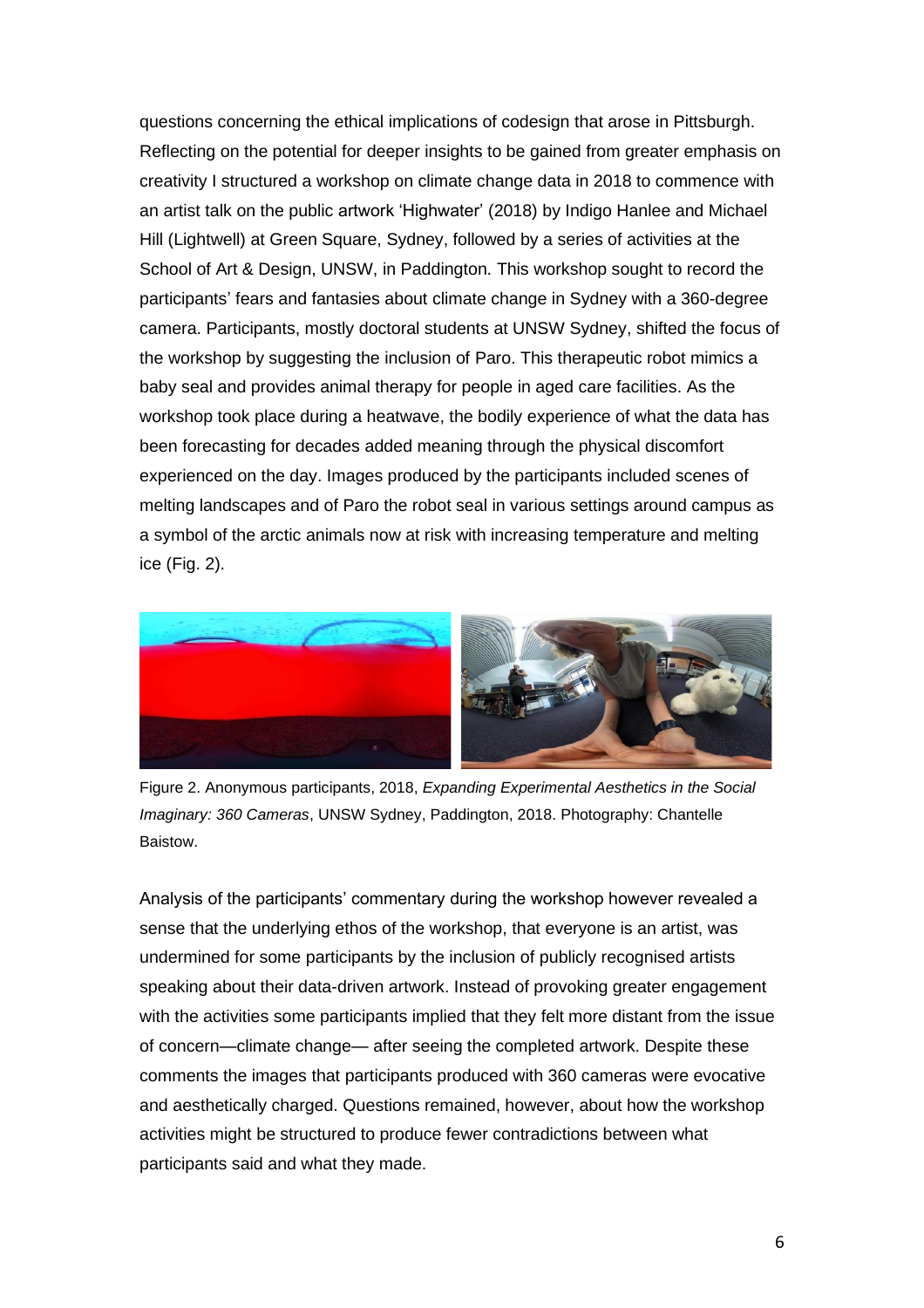In 2020 I led workshops concerning ageing, in this case in relation to women's experiences of perimenopause and menopause in the workplace. Motivated by the difficulties for participants to identify with the role of art making in the 2018 workshops, I structured these recent workshop's activities to emphasise the shared construction of meaning through news stories when interpreting data about the issue of concern. The workshops took place at the Blue Mountains Cultural Centre, Katoomba, and the National Facility for Human-Robot Interaction Research (HRI), Paddington, Sydney in November and December 2020. The Cultural Centre provided a large room with a panoramic view of the Blue Mountains while the Human-Robot Interaction Facility provided a room fitted with discrete sensors that collect data point clouds. Although strikingly different environments, both workshops commenced with discussions about the reports that included statistics about the experiences and perceptions of women working fulltime during their menopausal transitions in the United Kingdom and the United States. In these workshops I expanded the collection of workshop documentation about how participants experienced menopause at work and how their understanding of menopause while working changed after the workshop. My concerns about the coercive potential of the use of codesign in the workshops were allayed when comparing participants' initial discussions of the taboo surrounding women's health during menopause in many workplaces (Reitz, Bolton, and Emslie, 2020), and the participant reports of a greater sense of agency following the workshops (Fig.s 3 and 4).



Figure 3. Anonymous participants, 2020, *Expanding Experimental Aesthetics in the Social Imaginary: (The Change at Work,* Blue Mountains Cultural Centre, Katoomba, 2020. Photography: The Author.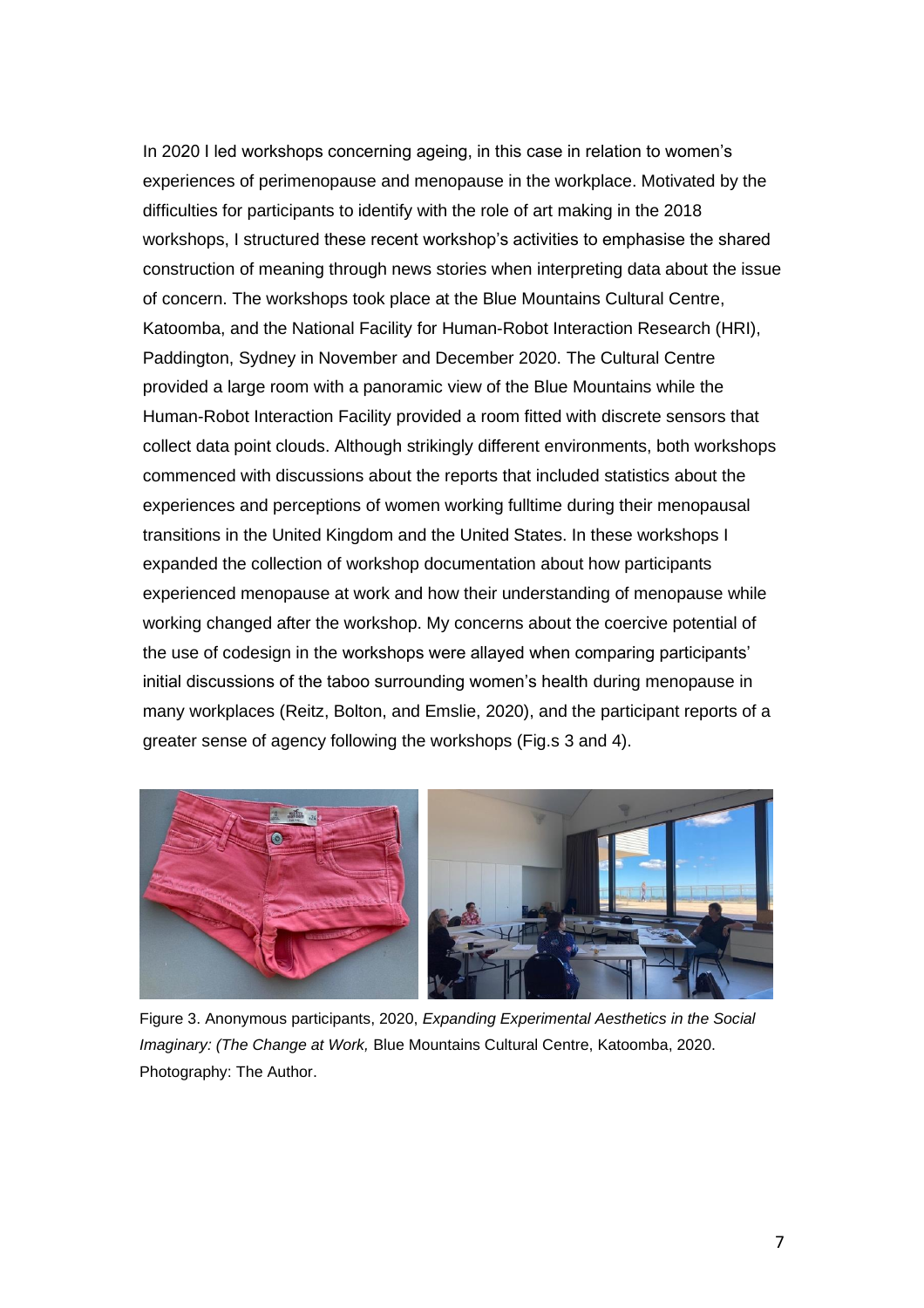

Figure 4. Anonymous participants, 2020, *Expanding Experimental Aesthetics in the Social Imaginary: The Change at Work*, National Facility for Human-Robot Interaction, Sydney, 2020. Photography: The Author and anonymous participant.

As a research study on intervening in the tendencies of codesign to coerce participants into producing what the researcher wants and to instead collaboratively interpret data through discussions of their experiences of complex issues, the workshops contributed significantly to the project. The evaluation of whether collecting qualitative data on women's lived experiences through collaborative imagemaking diminished participants' sense of menopause as a stigma and reframed menopause as a significant rite of passage to maturity is ongoing. In general terms, participant commentary concurred with the reports of 70% of women surveyed by the BBC in 2018 not disclosing their menopausal status to their manager because of fears of retribution or marginalisation. Despite the increasing number of women over the age of 45 participating in fulltime employment (McPhail, 2018) stereotypes surrounding menopause were apparently rife in the workplaces mentioned by participants. One participant described the exclusionary behaviours of senior managers towards other women regarded as menopausal and described in dismissive language as 'embarrassing' and 'not on top of their game'. The description of menopause as 'the strongest, most impactful, and most discriminatory taboo still existing in the workplace' (Reitz, Bolton and Emslie, 2020, np) was reflected in the garments, images and performances developed by participants.

The documentation of the workshops, that sought to limit the potential of 'being participated', revealed that creatively interpreting the available data and speaking about menopause in the workplace challenged the norms and social imaginary of women. As a result of a participant who elected to engage remotely online and was therefore unable to participate as fully as the people in the room, further research on the curtailing of feelings of coercion in online modes of the workshop is ongoing. Despite this drawback, participant feedback commented on how the colours, garments and images created by workshop participants during discussions about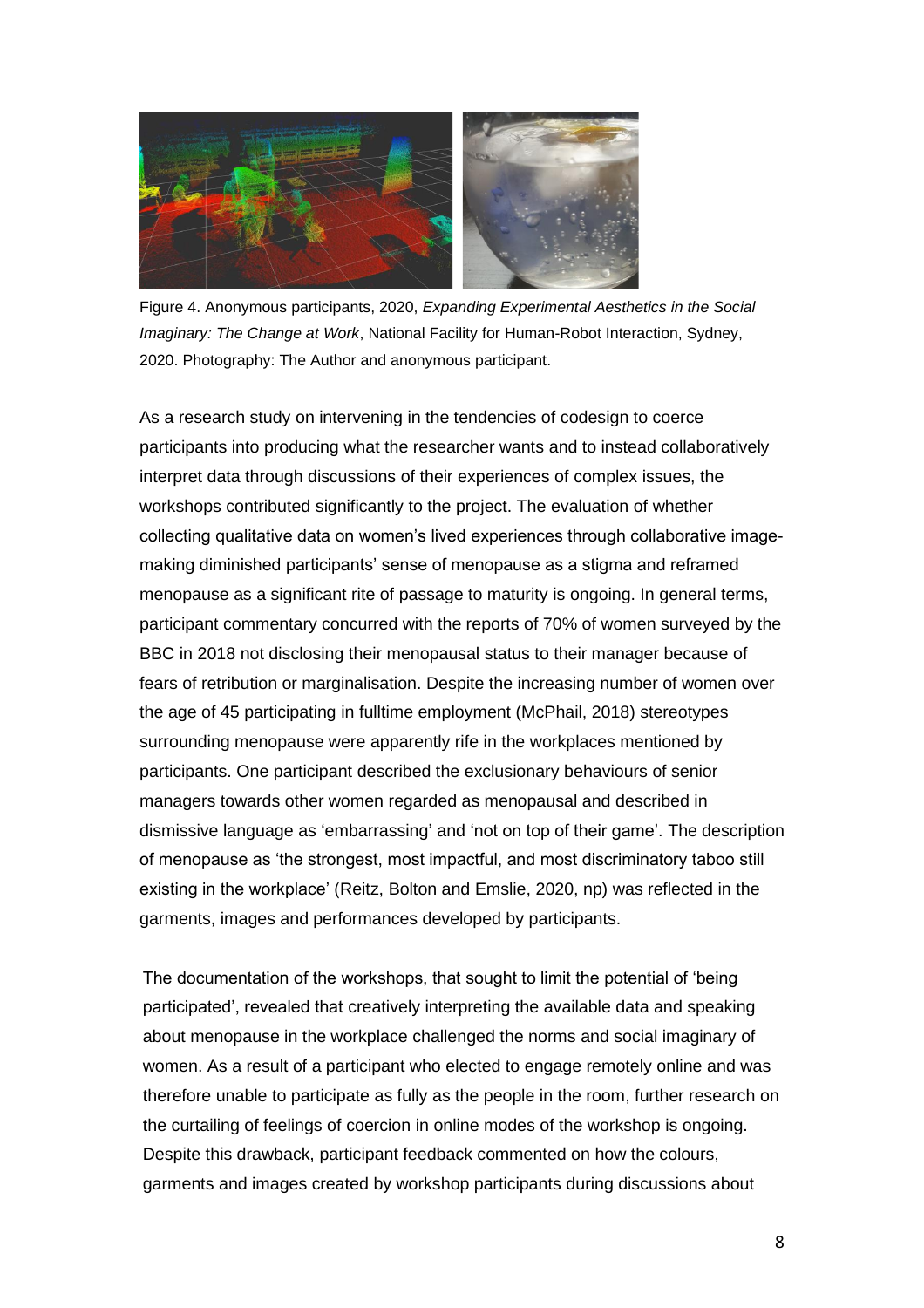data on menopause in the workplace assisted them in collaboratively reframing their experiences. A greater understanding of the contextual factors that were common among the workplaces that shaped the participants' experience of menopause as a social taboo was discussed by women in perimenopause, women from diverse backgrounds including first-generation immigrants, women who cannot take HRT due to medical conditions, and as women located in semi-rural as well as urban locations in Australia. Given that the most cited resource for understanding menopause identified by such diverse participants were the UK television series 'Absolutely Fabulous' (1992-1995) and 'Fleabag' (2019) the resources with which women understand their individual experiences are limited to comedies that can reduce the serious and challenging side-effects of the hormonal transition for comic effect.

I am currently adjusting the original aim to make the material available in an online exhibition for women to initiate discussions with GPs, work colleagues, peers, friends and family without stigma according to participant feedback. Participants' suggestions in the early testing of the workshop described above emphasised the necessity for participatory engagements if the artefacts are published in an exhibition as it was the creative activities while sharing stories that they found most rewarding. Comparing notes of their own experience with the diverse experiences of others engaged participants in effectively reframing their menopausal transition rather than see it as taboo.

In future workshops I hope to recruit medical experts including endocrinologists, GPs and psychologists to complement the insights and lay-expertise of women over 45 experiencing the menopausal transition. The research will be useful for public health institutions focused on women's health in the workplace who may be seeking richer and localised understandings of recent qualitative data on perimenopause and menopause; science startups developing high trust relationships for the interpretation of sensitive data concerning menopause; and workplaces seeking to engage with women transitioning through menopause. While the workshop is designed for scalable online engagements more testing is required so that women can participate and access the results from the comfort of their home, an important consideration in the potential lockdown phases of the COVID-19 pandemic.

This paper has reported on workshops that explored how to structure workshops to undo the coercive potential of codesign while collaboratively interpreting complex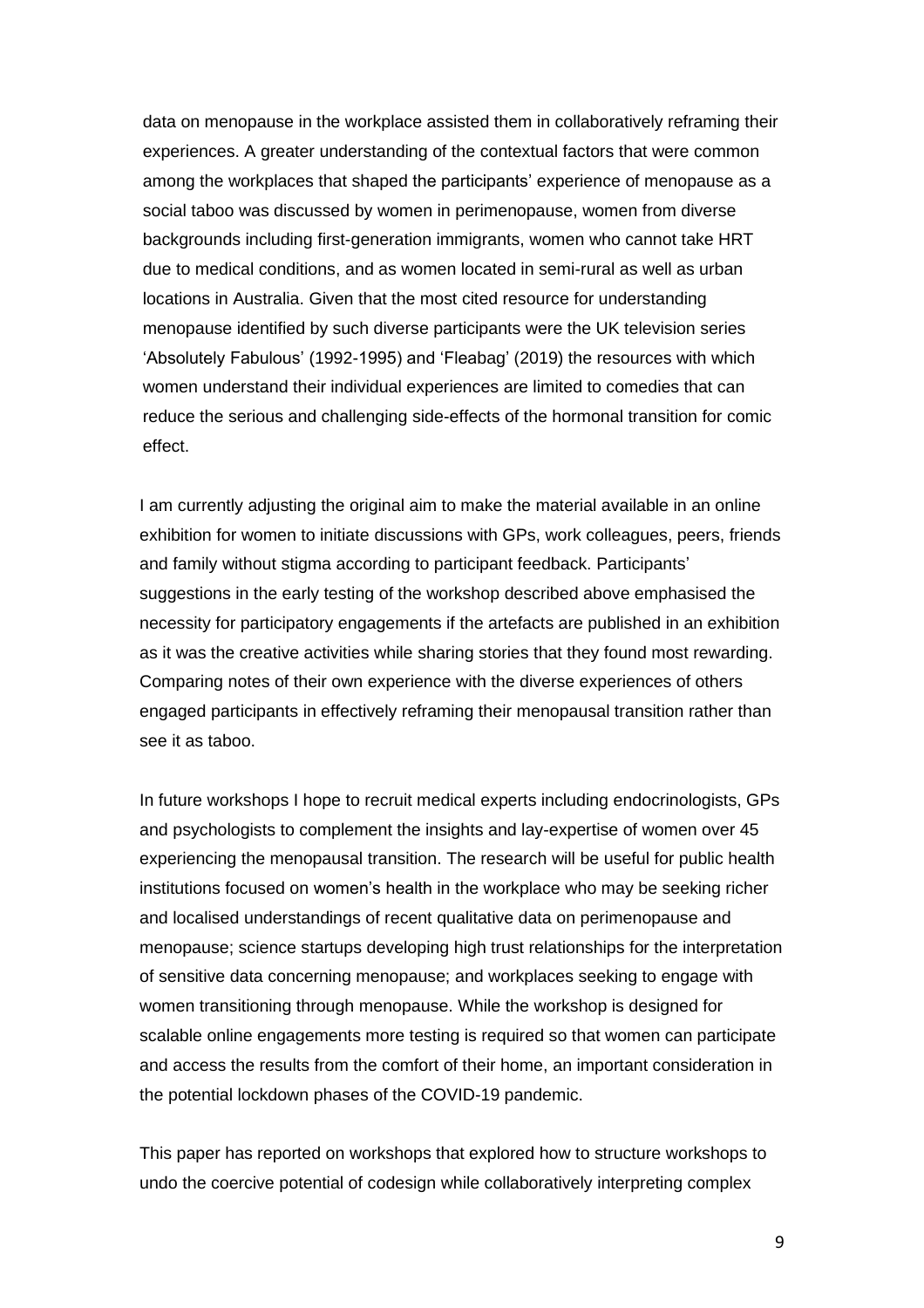data. The first workshop explored data on CCTV in surveillance and the social imaginary or norms surrounding suspicions about the biases reflected in the data collected. The second workshop explored data on climate change and the conventions of governments ignoring data as evidence that something that was not immediately perceptible was occurring with the climate. The third series of workshops explored data from the United Kingdom and the United States concerning women's experience of menopause at work, a topic about which there is little data in Australia to date.

My ongoing development of codesign workshops that creatively engage participants in discussions on complex topics without any sense of coercion to fit social norms or satisfy the researcher's agenda has emphasised activities that encourage participants to discuss subjective interpretations of data in relation to their lived experiences. Doing this provides codesign participants with greater opportunities to express contradictory impressions while interpreting data.

The workshops' foregrounding of impressionistic—partial, fragmented and incomplete—experiences of their embodied knowledge of data produces images that are aesthetically charged. At the same time the workshop documentation records the exploitative tendencies of codesign and could be interpreted as encouraging participants to protest Trump's election as activism for a gallery CCTV setup, to mask ambivalence with a pious attitude to the truth of climate change with little discussion on how they are transforming everyday practices to divert global warming, and to make sharp observations of women in the menopausal transition that reproduce gendered age-related biases.

## **3390 words**

## **Acknowledgements**

The author gratefully acknowledges the contributions to the research made by workshop participants in 2016, 2018 and 2020 and the support for this research by the Faculty Research Grant provided by the School of Art and Design, University of New South Wales, Sydney, and the resources and assistance provided by Miller Gallery at Carnegie Mellon University, Pittsburgh, the School of Art and Design at the University of New South Wales, Sydney, Indigo Hanlee and Michael Hill at Lightwell, Redfern, The Blue Mountains Cultural Centre, Katoomba, and the National Facility for Human-Robot Interaction Research, Sydney.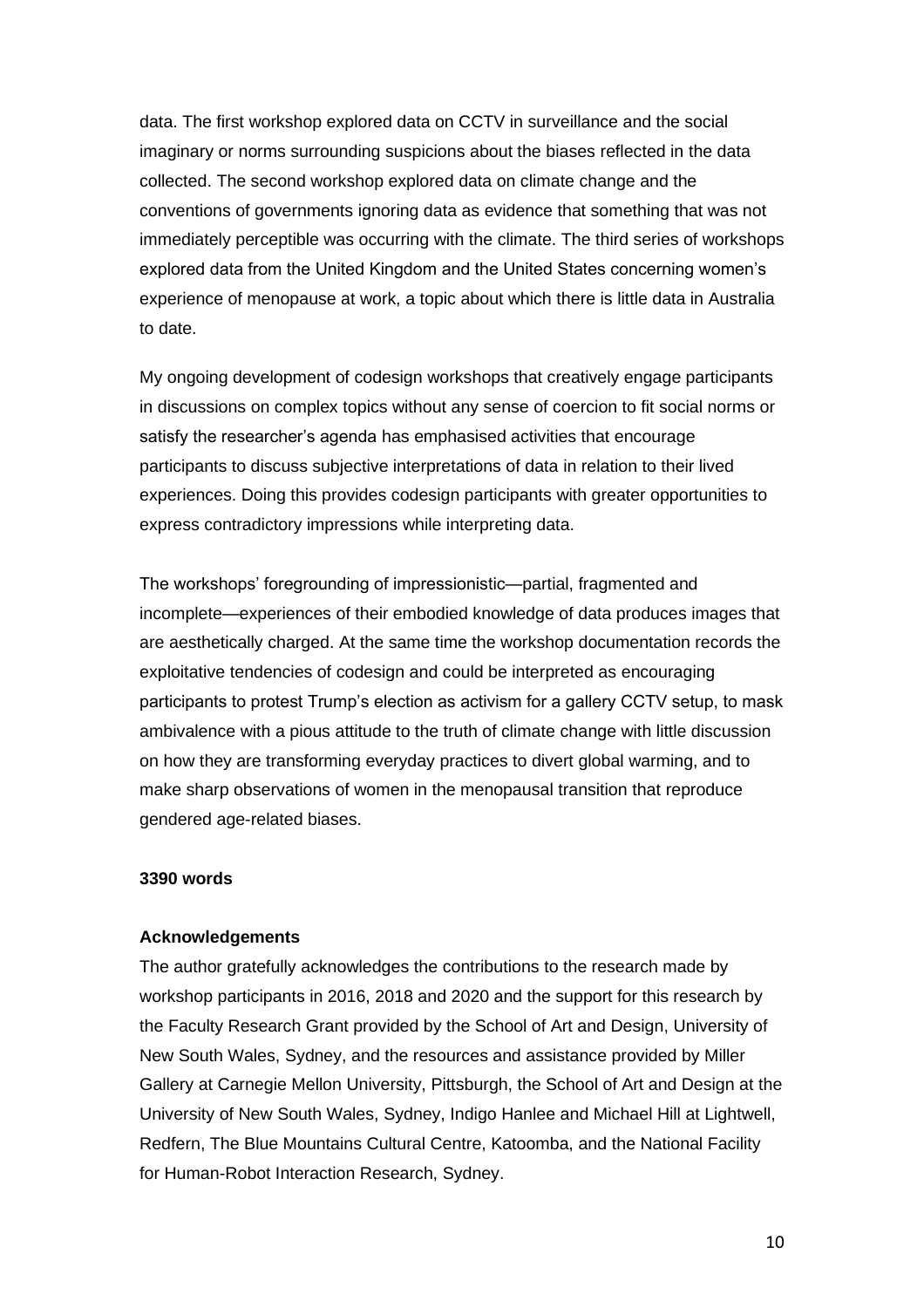## **References**

BBC News (2018, January 16) 'Employers urged to 'normalise' menopause in the workplace',<https://www.bbc.com/news/uk-england-42656070>

AUSTRALIAN INSTITUTE OF HEALTH AND WELFARE (2018) 'Older Australia at a Glance', [https://www.aihw.gov.au/reports/older-people/older-australia-at-a](https://www.aihw.gov.au/reports/older-people/older-australia-at-a-glance/contents/demographics-of-older-australians)[glance/contents/demographics-of-older-australians](https://www.aihw.gov.au/reports/older-people/older-australia-at-a-glance/contents/demographics-of-older-australians)

BAIBARAC, C. and PETRESCU, D. (2019) 'Co-design and urban resilience: visioning tools for commoning resilience practices', *Codesign,* 15(2), pp. 91–109.

CITY OF SYDNEY (2008) *Sustainable Sydney 2030*. Retrieved from: [http://cdn.cityofsydney.nsw.gov.au.s3.amazonaws.com/2030/Documents/2030Vision/](http://cdn.cityofsydney.nsw.gov.au.s3.amazonaws.com/2030/Documents/2030Vision/SustainableSydney2030TheVisionLgPrint.pdf) [SustainableSydney2030TheVisionLgPrint.pdf.](http://cdn.cityofsydney.nsw.gov.au.s3.amazonaws.com/2030/Documents/2030Vision/SustainableSydney2030TheVisionLgPrint.pdf)

CITY OF SYDNEY (2019) *Planning for 2050 - what we heard,* Retrieved from: [https://www.cityofsydney.nsw.gov.au/vision-setting/planning-sydney-2050-what-we](https://www.cityofsydney.nsw.gov.au/vision-setting/planning-sydney-2050-what-we-heard)[heard](https://www.cityofsydney.nsw.gov.au/vision-setting/planning-sydney-2050-what-we-heard)

CITY OF SYDNEY (2019) *Community Engagement Insights Report, Planning for Sydney 2050* (Report), Retrieved from: [https://www.cityofsydney.nsw.gov.au/vision](https://www.cityofsydney.nsw.gov.au/vision-setting/planning-sydney-2050-what-we-heard)[setting/planning-sydney-2050-what-we-heard](https://www.cityofsydney.nsw.gov.au/vision-setting/planning-sydney-2050-what-we-heard)

CLIFFORD, J. (1988) 'On Ethnographic Surrealism', *The Predicament of Culture. Twentieth Century Ethnography, Literature and Art.* Cambridge MASS: Harvard University Press, pp.117-151.

COOKE, B. & KOTHAR, U. (2001) 'The Case for Participation as Tyranny', In B. Cooke, & U. Kothari (Eds.), *Participation: the New Tyranny?* (pp.1-15). New York NY: Zed Books.

LAUTREAMONT, C. (1869/1978) *Maldoror and Poems* (P. Knight, Trans.). London U.K.: Penguin Classics.

RAY, M. (1920, reconstructed 1971) 'The Enigma of Isidore Ducasse', Retrieved from https://nga.gov.au/international/catalogue/detail.cfm?IRN=43741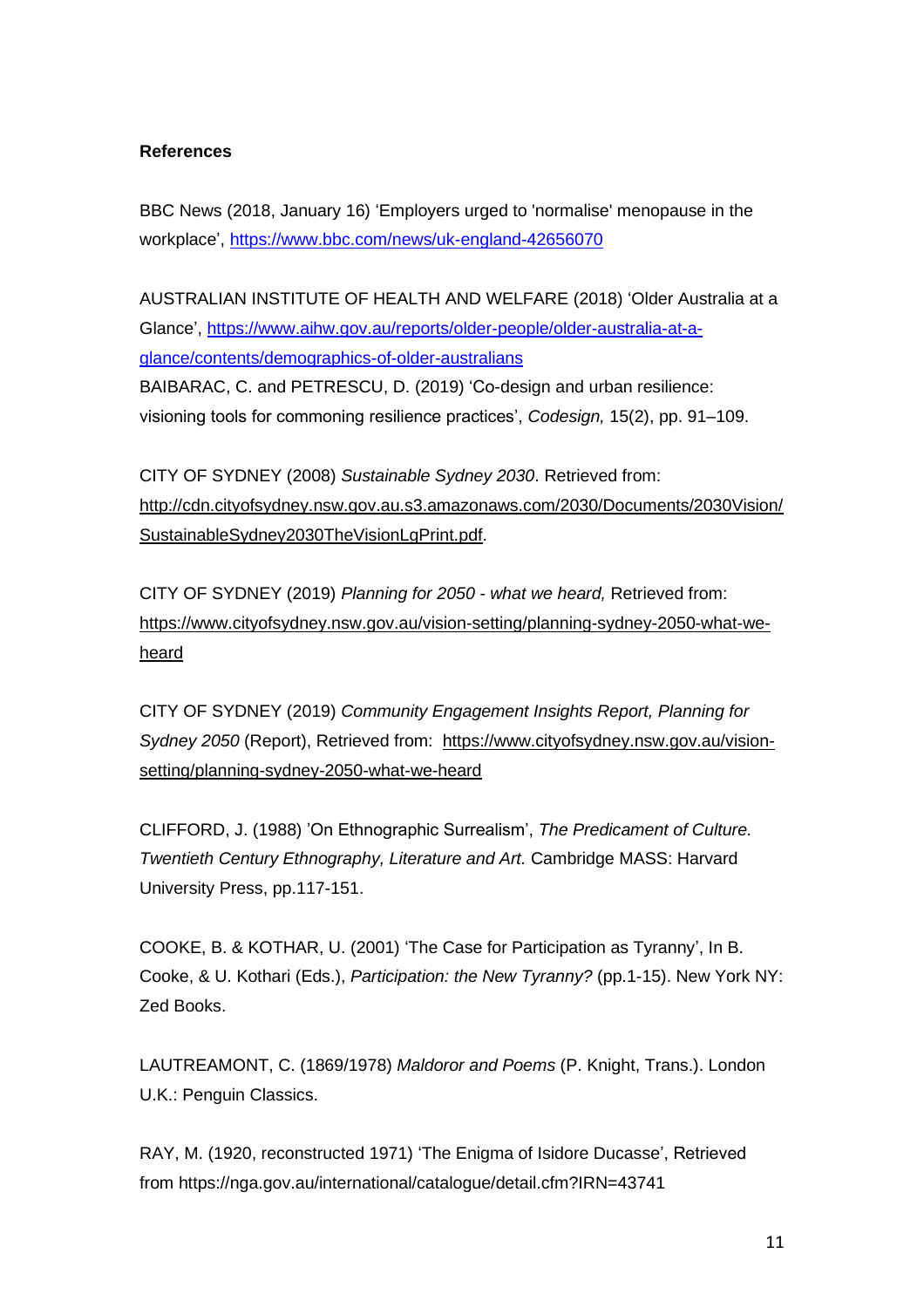EHN, P. (1988) *Work Oriented Design for Computer Artefacts*. Umea, Sweden: Umea University.

EHN, P. (2017) 'Learning in Participatory Design as I found it (1970-2015)', in B. DiSalvo, J. Yip, E. Bonsignore, C. DiSalvo (Eds.), *Participatory Design for Learning: Perspectives from Practice and Research*, (pp. 7-21). New York NY: Routledge.

FREIRE, P. (1970/2018) *Pedagogy of the Oppressed*. London: Bloomsbury.

GARFINKEL, H. (1964) 'Studies of the Routine Grounds of Everyday Activities', *Social Problems*, Winter, 11(3), pp. 225-250.

GARFINKEL, H. (1996) 'Ethnomethodology's Program', *Social Psychology Quarterly*, 59(1), pp. 5-21.

GARFINKEL, H. (2002) *Ethnomethodology's Program: Working out Dukheim's Aphorism*. Lanham MD: Rowman & Littlefield Publishers.

LEIRIS, M. (1934/2019) *Phantom Africa* (B.H. Edwards, Trans.). Kolkata, West Bangal: Seagull Books.

MCPHAIL, R. (2018, July 13) 'A silent career killer - here's what workplaces can do about menopause', *The Conversation*. Retrieved from: https://theconversation.com/asilent-career-killer-heres-what-workplaces-can-do-about-menopause-98860

PAWAR, A. & REDSTRÖM, J. (2015) 'Publics, participation and the making of the Umeå pantry', *International Journal of Design*, 10(1), pp. 73-84.

REITZ, M, BOLTON, M., and EMSLIE, K. (2020, February 4), 'Is menopause a taboo in your organisation?' *Harvard Business Review*. Retrieved from: <https://hbr.org/2020/02/is-menopause-a-taboo-in-your-organization>

STIRRAT, R. &, HENKEL, H. (1997) 'The Development Gift: The Problem of Reciprocity in the NGO World', *The Annals of the American Academy of Political and Social Science*, 554, The Role of NGOs: Charity and Empowerment, pp. 66-80.